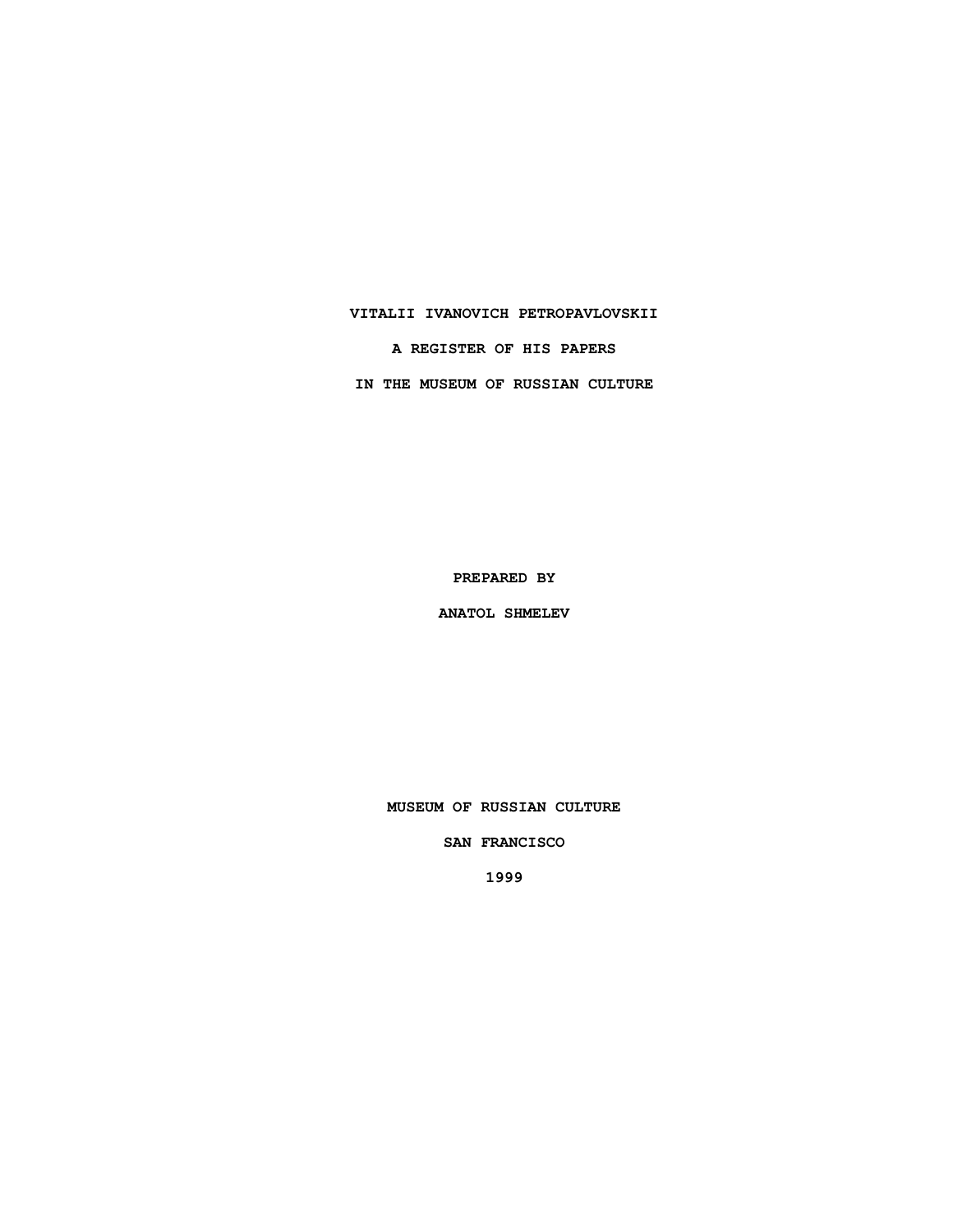# **VITALII IVANOVICH PETROPAVLOVSKII**

# **BIOGRAPHICAL NOTE**

| ,    | Born, Russia                                                              |
|------|---------------------------------------------------------------------------|
| ,    | Engineering degree                                                        |
| 1912 | Enters government service as official of Russian<br>State Control         |
| 1916 | Chief Auditor, Department of Railway Accounting,<br>Russian State Control |
| 1917 | Appointed Representative of Russian State Control,<br>U.S.A.              |
| 1921 | Retired with liquidation of Russian State Control<br>Office               |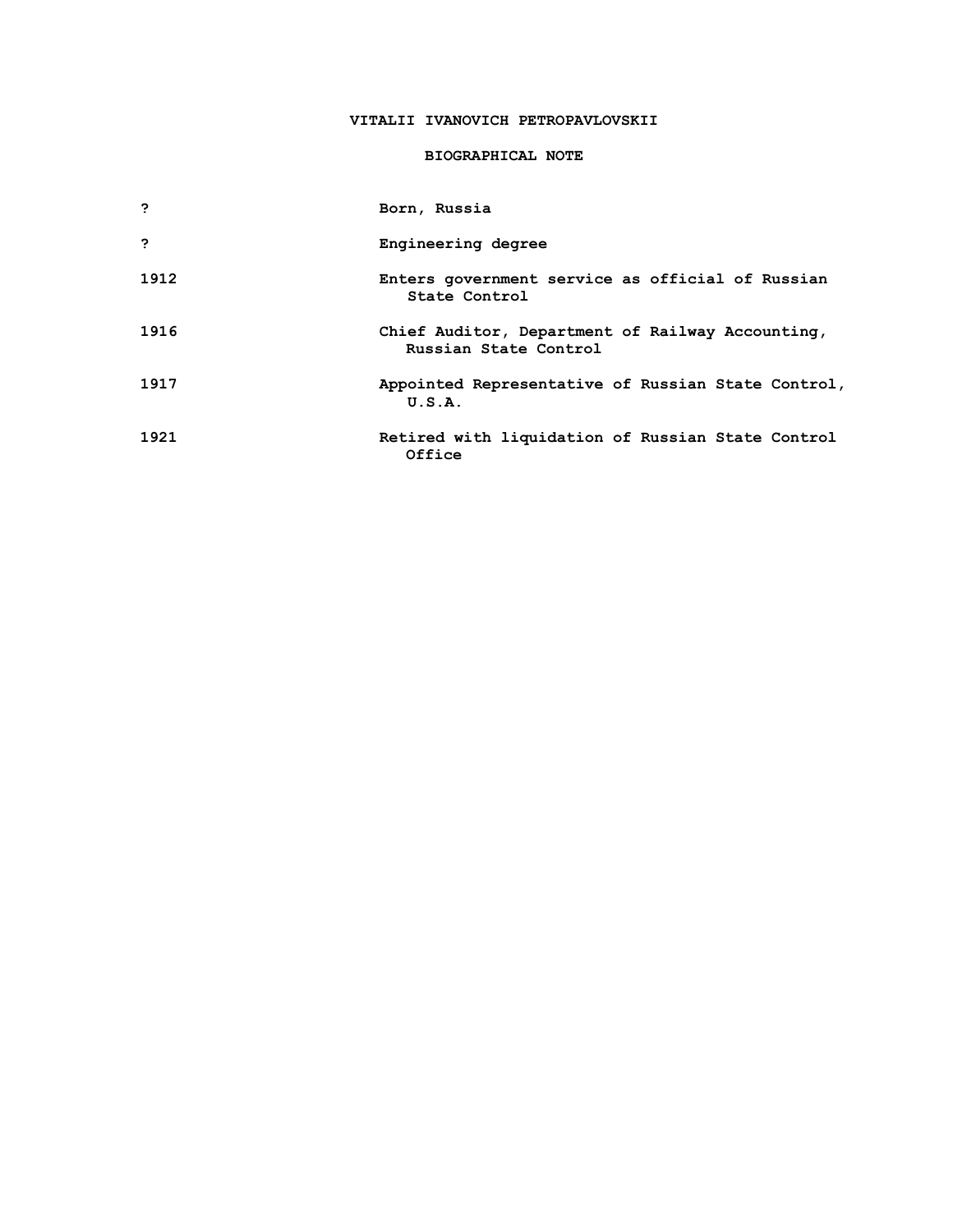### **SCOPE AND CONTENT NOTE**

#### **VITALII PETROPAVLOVSKII PAPERS**

**This collection consists of materials relating to financial reviews of the activities of the Russkii zagotovitel'nyi komitet (Russian Purchasing Committee) and other official Russian financial and purchasing agencies in the U.S.A., as well as of reports of the activities of the Control office, correspondence with Ambassador B. A. Bakhmeteff, Financial Agent S. A. Ughet, as well as with direct superiors and subordinates in the Russian State Control.**

**The collection also deals with general Russian financial issues and allegations of financial improprieties among Russian officials and commissions.**

**Detailed processing and preservation microfilming for these materials were made possible by a generous grant from the National Endowment for the Humanities and by matching funds from the Hoover Institution and Museum of Russian Culture. The grant also provides depositing a microfilm copy in the Hoover Institution Archives. The original materials and copyright to them (with some exceptions) are the property of the Museum of Russian Culture, San Francisco. A transfer table indicating corresponding box and reel numbers is appended to this register.**

**The Hoover Institution assumes all responsibility for notifying users that they must comply with the copyright law of the United States (Title 17 United States Code) and Hoover Rules for the Use and Reproduction of Archival Materials.**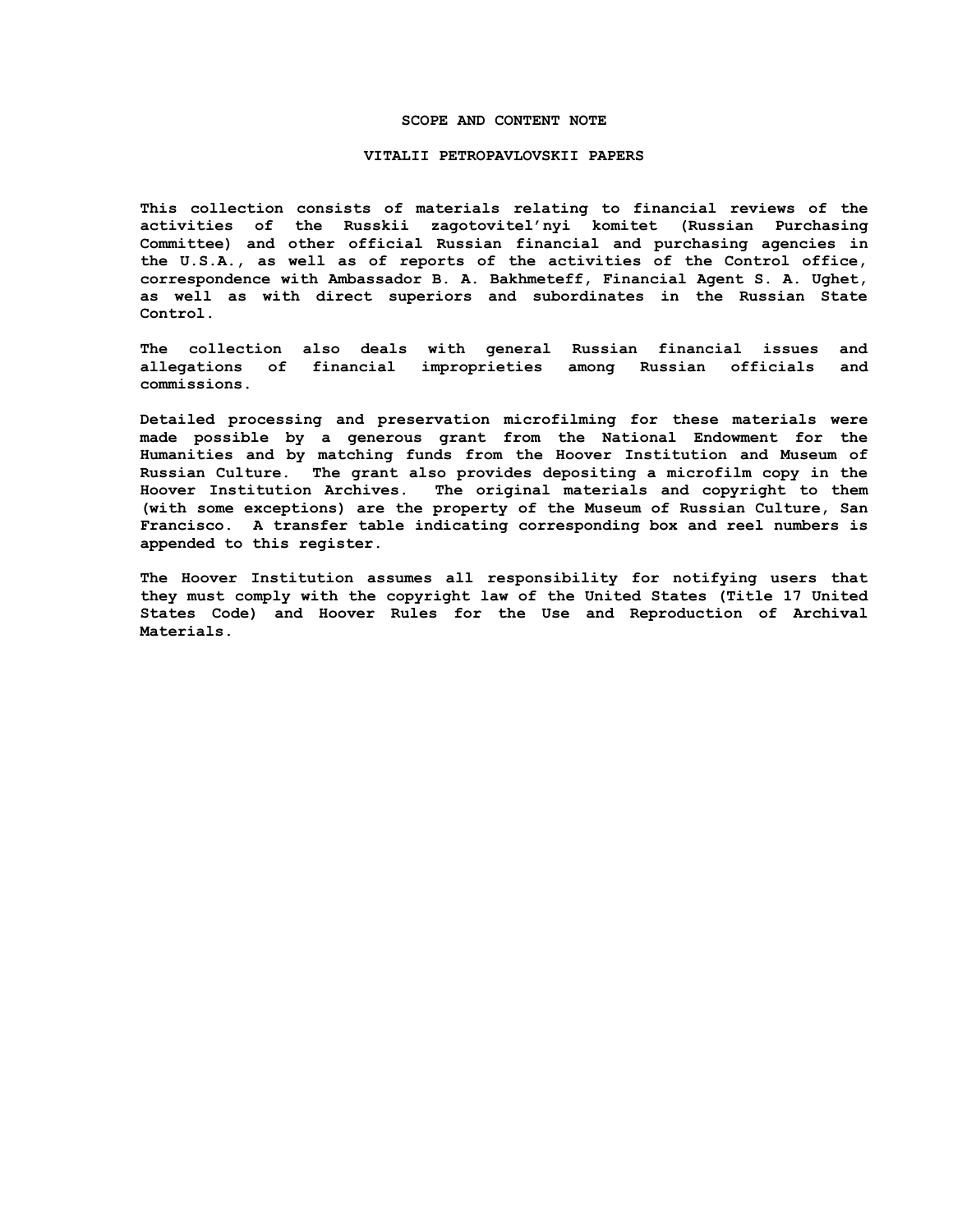# **REGISTER**

# **VITALII IVANOVICH PETROPAVLOVSKII**

**SERIES DESCRIPTION:**

| Box Nos      | Series                                                                                                                                                                                                                                                                                                                                      |
|--------------|---------------------------------------------------------------------------------------------------------------------------------------------------------------------------------------------------------------------------------------------------------------------------------------------------------------------------------------------|
| $\mathbf{1}$ | OFFICE FILE, 1917-1933. Correspondence, reports,<br>instructions, directives, financial documents and<br>registers, clippings and other printed matter. The<br>original arrangement of this collection into numerical<br>files by Petropavlovskii has been preserved, but material<br>within the files has been described in greater detail |
|              |                                                                                                                                                                                                                                                                                                                                             |

**1 MISCELLANY, 1918. One book**